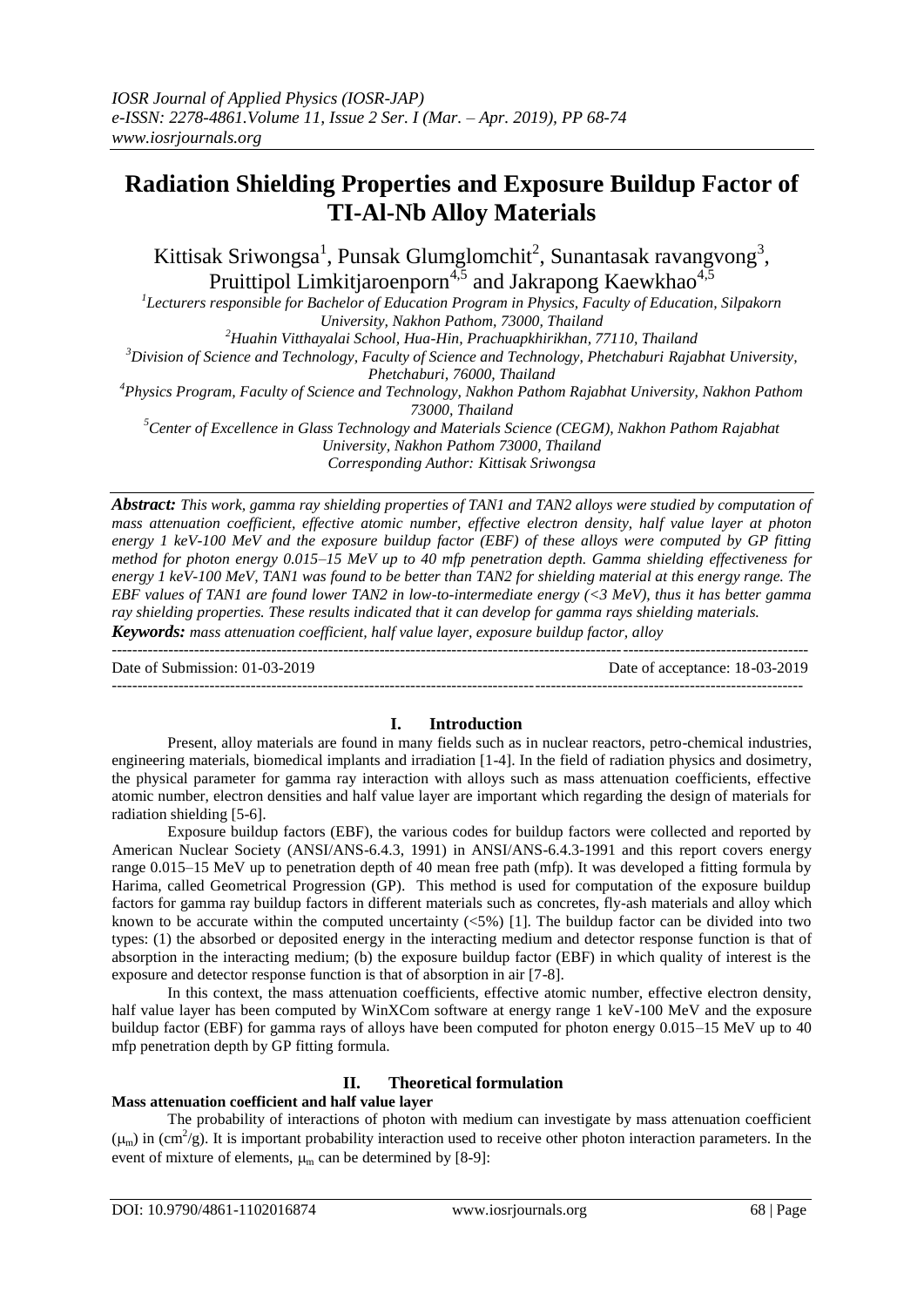$$
\mu_m = \sum_i w_i (\mu_m)_i \tag{1}
$$

where  $w_i$  and  $(\mu_m)_i$  are weight fraction and mass attenuation coefficient of element i, respectively. For alloys,  $\mu$ <sub>m</sub> has been determined by using WinXcom software at energy from 1 keV to 100 Gev.

The total atomic cross section ( $\sigma_{ta}$ ) in (barns/atom) can be computed from total mass attenuation coefficient, by relation [10-11]:

$$
\sigma_{t,a} = \frac{(\mu_m)_{\text{alloy}}}{N_A \sum_{i}^{n} (w_i / A_i)}
$$
(2)

where  $N_A$  is Avogadro's number,  $A_i$  is atomic weight of an element in the alloy.

The total electric cross section 
$$
(\sigma_{t,el})
$$
 is given by relation [10]:  
\n
$$
\sigma_{t,el} = \frac{1}{N_A} \sum_{i}^{n} \frac{f_i A_i}{Z_i} (\mu_m)_i
$$
\n(3)

where  $f_i = n_i / \sum_i^n n_i$  is the mole fraction,  $Z_i$  is the atomic number of constituent element,  $n_i$  is the total number of atoms of the constituent element in the molecule, and  $\sum_i^n n_i$  is the total number of all atoms in the molecule. The  $n_i$  and  $A_i$ , are the total number of atoms and the atomic weight of the i<sup>th</sup> element in the molecule, respective.

The number of electron which interacted with photon per atom is the effective atomic number ( $Z_{\text{eff}}$ ). It can be computed as the ratio of total atomic effective cross section to total electronic cross section [8,10]:

$$
Z_{\text{eff}} = \frac{\sigma_{\text{t,a}}}{\sigma_{\text{t,el}}} \tag{4}
$$

The number of electron which interacted with photon per unit mass is the effective electron density  $(N_{el})$ . It can be calculated as the ratio of the total mass attenuation coefficient to the total electronic cross section [8,10]:

$$
N_{el} = \frac{\mu_m}{\sigma_{t,el}} \tag{5}
$$

The half value layer (HVL) is thickness of material which reduces photon intensity to 50% of incident intensity  $(I_0)$ , and computed by using formula [9]:

$$
HVL = \frac{0.693}{\mu} \tag{6}
$$

where  $\mu$  is linear attenuation coefficient.

#### **Exposure buildup factor (EBF)**

The exposure buildup factors (EBF) and G–P fitting parameters of alloys were computed from equivalent atomic number  $(Z_{eq})$  by logarithmic interpolation method. The calculation has been operated in three steps:

1. Computation of equivalent atomic number  $(Z_{eq})$ ;

2. Computation of G–P fitting parameter using interpolation method;

3. Computation of exposure buildup factors (EBF).

 $Z_{eq}$  is a single parameter which explains properties of alloys in terms of equivalent elements and has been computed from ratio of Compton partial mass attenuation coefficient  $(\mu_m)$  Compton associate with the total

been computed from ratio of Compton partial mass attenuation coefficient 
$$
(\mu_m)
$$
 Compton associated with the total mass attenuation coefficient  $(\mu_m)$  Total at same photon energy, using formula [12,13]:  
\n
$$
Z_{eq} = \frac{Z_1 (\log R_2 - \log R) + Z_2 (\log R - \log R_1)}{\log R_2 - \log R_1}
$$
\n(7)

where  $Z_1$  and  $Z_2$  are atomic numbers of elements according to ratios  $R_1$  and  $R_2$  respectively. R is ratio ( $\mu_m$ ) Compton/ $(\mu_m)$  Total for alloys at same energy. The parameters of G–P fitting are computed by logarithmic interpolation method for Z<sub>eq</sub>. The parameters of G–P fitting for elements were taken report by the standard interpolation method for  $Z_{eq}$ . The parameters of G–P fitting for elements were taken report by the state reference database, the American Nuclear Society ANSI/ANS-6.4.3. For alloys was using formula [12,13]:<br> $P = \frac{P_1(\log$ 

$$
P = \frac{P_1(\log Z_2 - \log Z_{eq}) + P_2(\log Z_{eq} - \log Z_1)}{\log Z_2 - \log Z_1}
$$
\n(8)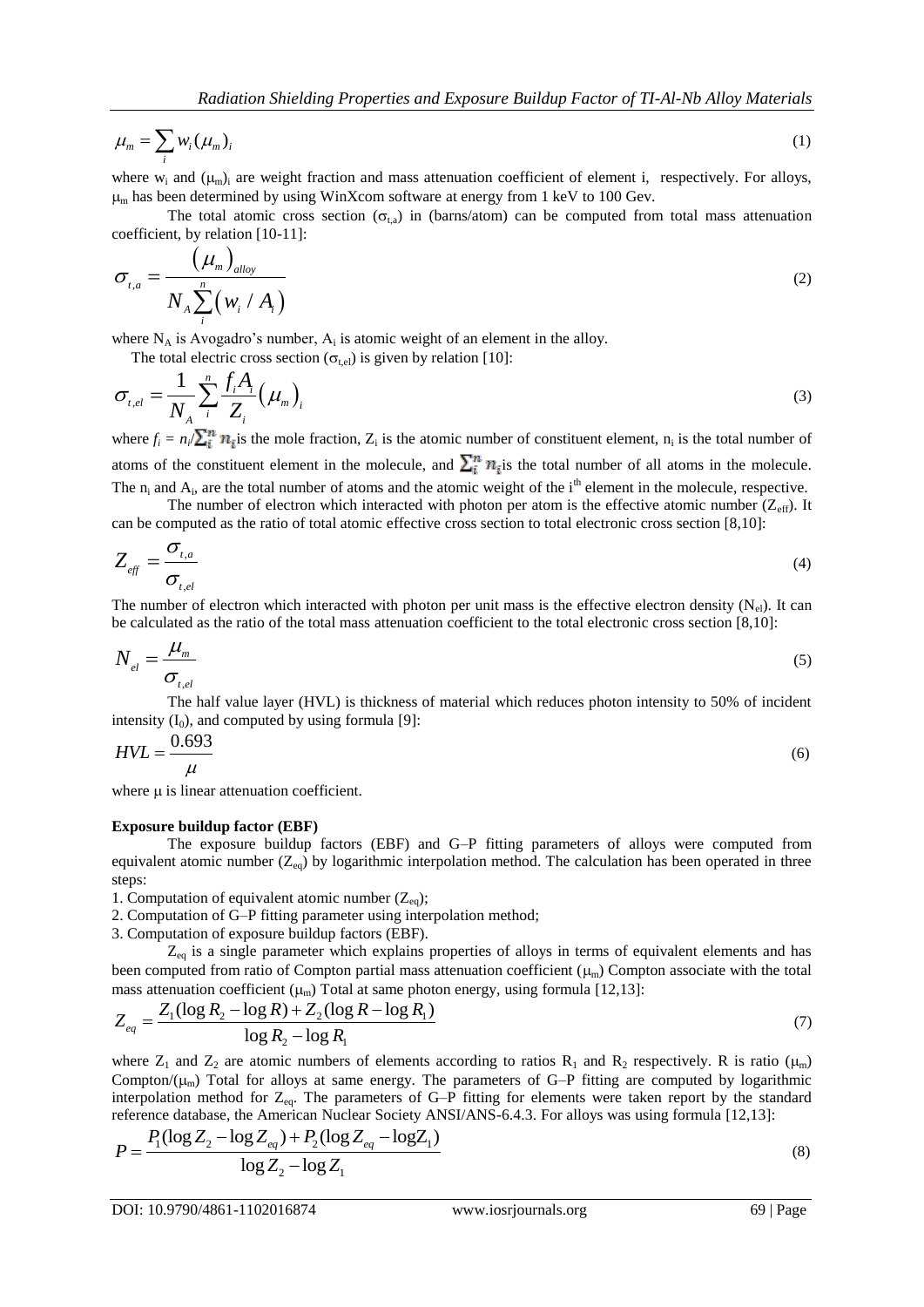where  $P_1$  and  $P_2$  are value of G–P fitting parameters according to atomic numbers of  $Z_1$  and  $Z_2$ , respectively at same energy. The parameters of G–P fitting of glasses were used to compute exposure buildup factor (EBF) as determined by [12,13]:

$$
B(E, X) = 1 + \frac{b-1}{K-1} (K^x - 1) \text{ for } K \neq 1
$$
 (9)

$$
B(K, X) = 1 + (b - 1)x
$$
 for K=1 (10)  
and

and  
\n
$$
K(E, x) = cx^{a} + d \frac{\tanh(\frac{x}{X_{K}} - 2) - \tanh(-2)}{1 - \tanh(-2)} \text{ for } x \le 40 \text{ mfp}
$$
\n(11)

where E and x are incident photon energy and penetration depth in terms of mean free path (mfp), respectively. a, b, c, d and  $X_K$  are G–P fitting parameters. K parameter with deep penetration indicates photon dose multiplication and adjusts in configuration of spectrum.

#### **III. Results and discussion**

The radiation shielding properties of alloys were computed and discussed on mass attenuation coefficient, effective atomic number, effective electron density, half value layer and exposure buildup factor.

**Table 1** The different chemical compositions (at%) and density ( $\rho$ ) of Ti-Al-Nb alloys

| Code             |       | <b>Fraction by Weight</b> |       |                             |  |  |  |
|------------------|-------|---------------------------|-------|-----------------------------|--|--|--|
|                  |       |                           | Nb    | $\rho_{\text{mix}}(g/cm^3)$ |  |  |  |
| TAN1             | 0.514 | 0.153                     | 0.333 | 5.63                        |  |  |  |
| TAN <sub>2</sub> | 0.507 | 0.206                     | 0.287 | 5.35                        |  |  |  |

Density,  $\rho_{mix}$ , of alloys in Table 1 was computed by the rule of mixture (ROM) [14]:

$$
\rho_{\text{mix}} = \frac{\sum_{i=1}^{n} c_i A_i}{\sum_{i=1}^{n} \frac{c_i A_i}{\rho_i}}
$$
\n(12)

here  $\rho_i$ ,  $c_i$ , and  $A_i$  are density, atomic fraction and atomic weight of element i, respectively.

#### **Mass attenuation coefficient**

The mass attenuation coefficients  $(\mu_m)$  of alloys from WinXCom software are shown in Fig. 1. It is shown that,  $\mu_{\rm m}$  values of alloys are shown the same trend and it has very high at lower photon energy range which photoelectric absorption is major interaction mechanism. After that, it reduces gradually and become lowest at intermediate energy range which Compton scattering is major interaction mechanism. At the end, it begins increasing and become nearly constant at high energy range, around 100 MeV which pair production is major interaction mechanism. Coefficient value peaks were observed for all alloys in photoelectric absorption region, it can be discussed by photon energy and Z dependency of the interaction cross section of elements as occurred from absorption edge of titanium (K 4.97  $\times$  10<sup>-3</sup> MeV), aluminum (K 1.56  $\times$  10<sup>-3</sup> MeV) and niobium  $(L3\ 2.37 \times 10^{-3}, L2\ 2.47\ 10^{-3}, L1\ 2.70\ 10^{-3}$  and K  $1.90\ 10^{-3}\ MeV$ ).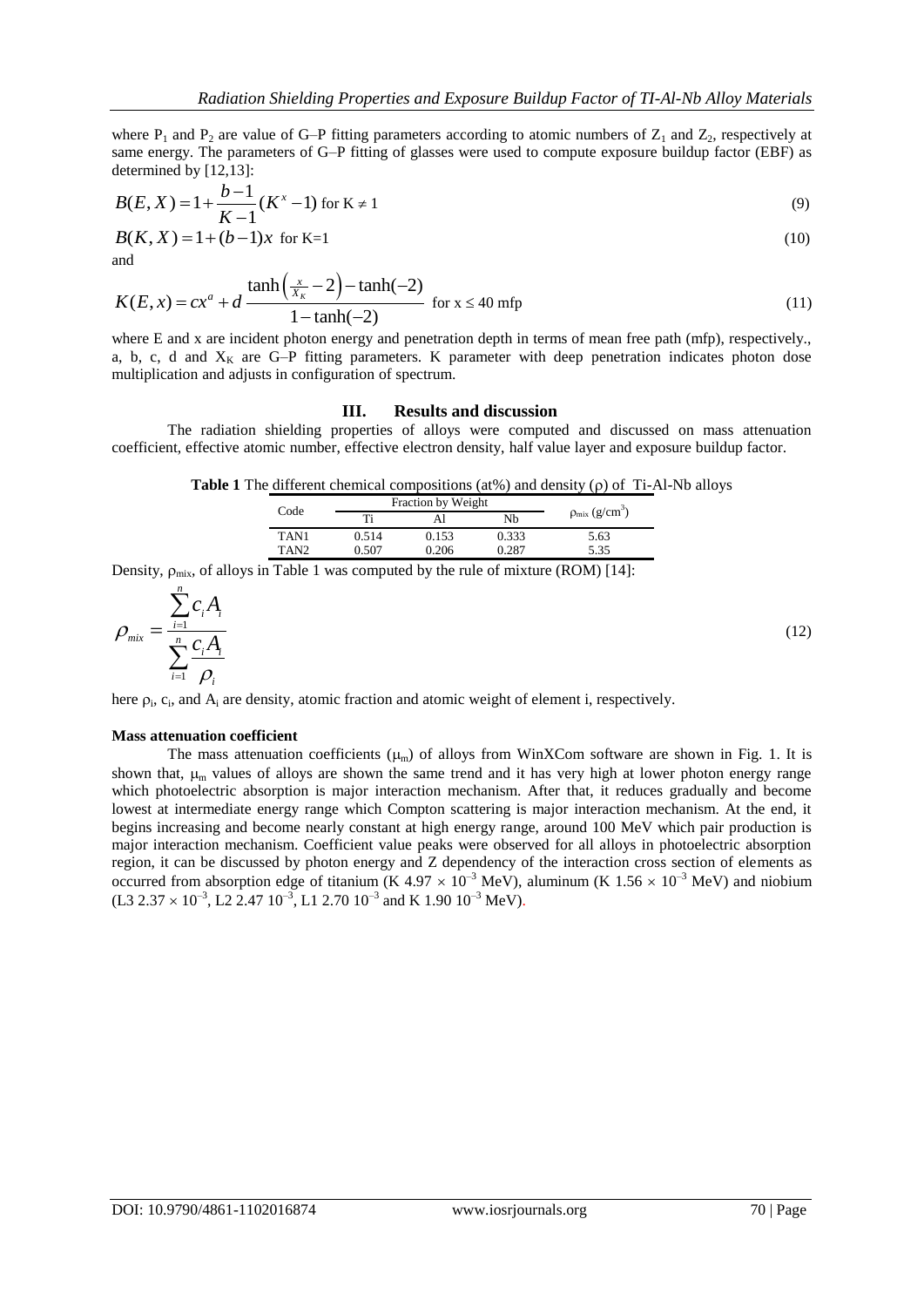

**Fig. 1.** Variation in mass attenuation coefficient of Alloys with photon energy

## **Effective atomic number and Effective electron density**

The effective atomic number  $(Z_{\text{eff}})$  of both alloys has peaks, as shown in Fig. 2, which shows the same trend and correspond to the x-ray absorption edge of titanium. The number drops to value of 20 for TAN1 and 19 for TAN2, which corresponds to the atomic number of titanium  $(Z=22)$ . The effective atomic number of TAN1 alloy is higher than that of TAN2. The reason is that Ti in TAN1 alloy has fraction by weight higher than that of TAN2. As in Fig. 3, the effective electron density  $(N_{el})$  of both alloys shows the same trend and similar values in range 2.43  $\times$  10<sup>23</sup> to 4.04  $\times$  10<sup>23</sup> electron/gram for TAN1 and 2.42  $\times$  10<sup>23</sup> to 4.18  $\times$  10<sup>23</sup> electron/gram for TAN2. Also they show the peaks that accords to titanium x-ray absorption edge.



**Fig. 2.** Variation in effective atomic number of Alloys with photon energy



**Fig. 3**. Variation in effective electron density of Alloys with photon energy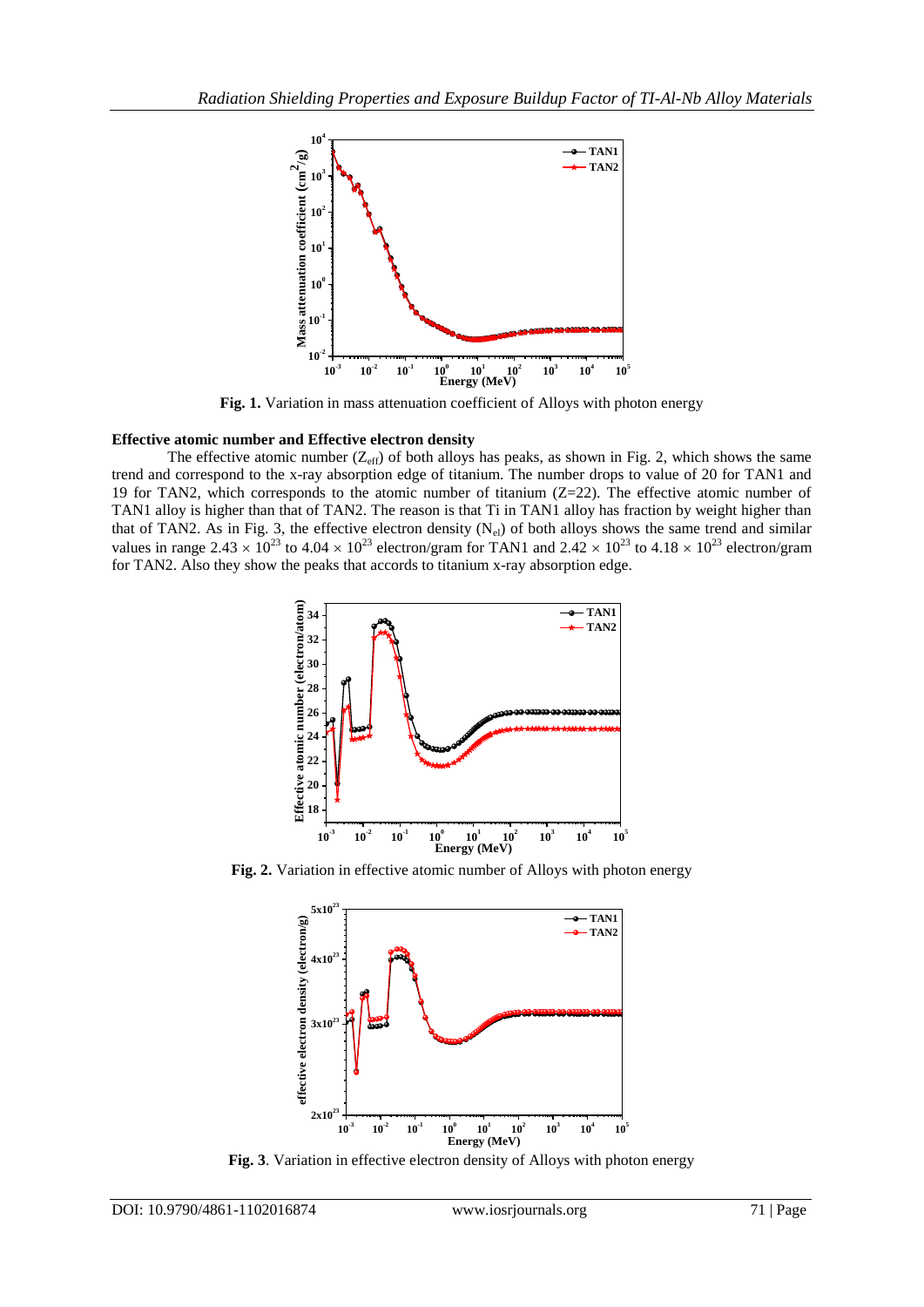### **Half value layer**

The variation of half value layer (HVL) with gamma energy of alloys is shown in Fig. 4. It found that HVL values were low in photoelectric absorption range. And then it gradually becomes independent of photon energy in Compton scattering and pair production range. It is worth noting that TAN1 alloy requires less than thickness compared with TAN2 alloy in the interesting energy range. The TAN1 alloy shows lower HVL, so it can be inferred TAN1 is the better shielding among the TAN2 alloy.



**Fig. 4.** Variation in half value layer of Alloys with photon energy

## **Exposure buildup factors**

The variation in equivalent atomic numbers  $(Z_{eq})$  as shown in Fig. 5, it is found that  $Z_{eq}$  of both alloys have the same trend and TAN1 alloy is higher TAN2 alloy. It is because TAN1 contains fraction by weight of Ti more than TAN2. The pair production is proportional to  $Z^2$ , so low  $Z_{eq}$  shows small in high energy (>1 MeV).



**Fig. 5.** Variation in equivalent atomic numbers of Alloys with photon energy

**Table2** G-P fitting parameters of exposure buildup factor for TAN1 and TAN2

|                 | TAN1  |             |          |         |          | TAN <sub>2</sub> |             |          |         |          |
|-----------------|-------|-------------|----------|---------|----------|------------------|-------------|----------|---------|----------|
| Energy<br>(MeV) | b     | $\mathbf c$ | a        | $X_{k}$ | d        | b                | $\mathbf c$ | a        | $X_{k}$ | d        |
| 0.015           | 1.007 | 0.729       | $-0.058$ | 6.832   | 0.160    | 1.007            | 0.660       | $-0.017$ | 6.936   | 0.144    |
| 0.02            | 1.009 | 0.105       | 0.753    | 10.827  | $-1.027$ | 1.010            | 0.115       | 0.699    | 11.054  | $-0.862$ |
| 0.03            | 1.102 | 0.382       | 0.202    | 12.767  | $-0.059$ | 1.022            | 0.363       | 0.201    | 16.546  | $-0.046$ |
| 0.04            | 1.213 | 0.331       | 0.227    | 15.420  | $-0.096$ | 1.045            | 0.331       | 0.240    | 14.003  | $-0.100$ |
| 0.05            | 1.223 | 0.328       | 0.206    | 13.179  | $-0.126$ | 1.074            | 0.354       | 0.242    | 12.995  | $-0.140$ |
| 0.06            | 1.101 | 0.381       | 0.227    | 13.606  | $-0.127$ | 1.111            | 0.366       | 0.236    | 13.572  | $-0.134$ |
| 0.08            | 1.176 | 0.435       | 0.201    | 13.884  | $-0.117$ | 1.189            | 0.446       | 0.192    | 13.968  | $-0.110$ |
| 0.1             | 1.266 | 0.491       | 0.175    | 13.786  | $-0.101$ | 1.285            | 0.505       | 0.166    | 13.879  | $-0.093$ |
| 0.15            | 1.482 | 0.647       | 0.112    | 13.858  | $-0.063$ | 1.511            | 0.670       | 0.102    | 13.964  | $-0.057$ |
| 0.2             | 1.647 | 0.801       | 0.063    | 13.755  | $-0.041$ | 1.684            | 0.827       | 0.055    | 13.652  | $-0.038$ |
| 0.3             | 1.819 | 0.983       | 0.016    | 12.780  | $-0.025$ | 1.854            | 1.014       | 0.008    | 12.573  | $-0.021$ |
| 0.4             | 1.874 | 1.098       | $-0.009$ | 11.814  | $-0.017$ | 1.901            | 1.127       | $-0.016$ | 11.532  | $-0.014$ |
| 0.5             | 1.884 | 1.157       | $-0.022$ | 10.490  | $-0.013$ | 1.905            | 1.183       | $-0.028$ | 10.019  | $-0.011$ |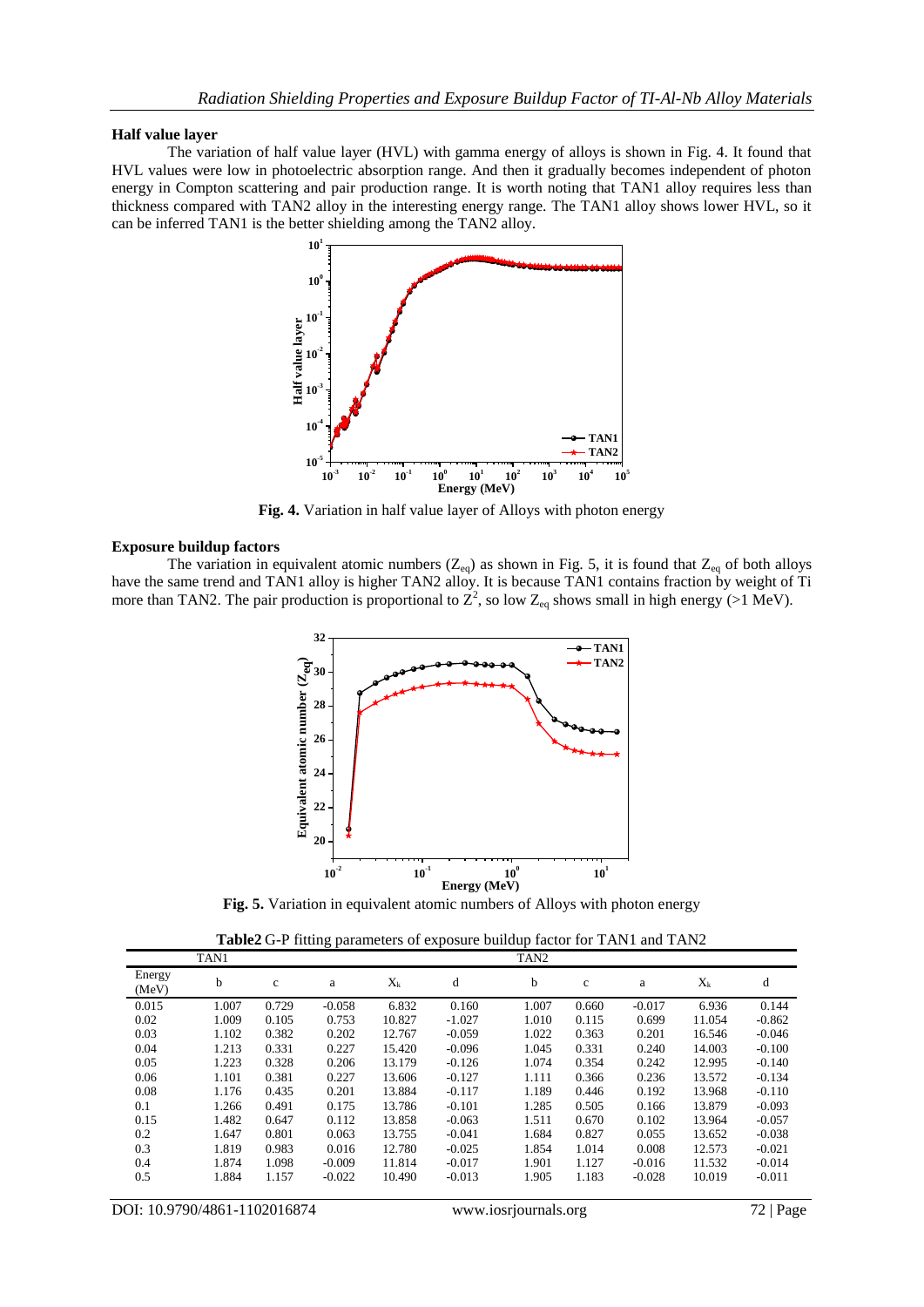|     |       |       |          |        |          | Radiation Shietaing I roperties and Exposure Buildup Pactor of 11-At-N0 Attoy Material |       |          |        |          |
|-----|-------|-------|----------|--------|----------|----------------------------------------------------------------------------------------|-------|----------|--------|----------|
|     |       |       |          |        |          |                                                                                        |       |          |        |          |
| 0.6 | 1.871 | 1.188 | $-0.029$ | 9.242  | $-0.011$ | 1.886                                                                                  | 1.211 | $-0.034$ | 8.651  | $-0.009$ |
| 0.8 | 1.836 | 1.201 | $-0.032$ | 7.894  | $-0.012$ | 1.845                                                                                  | 1.222 | $-0.036$ | 7.156  | $-0.012$ |
|     | 1.807 | 1.186 | $-0.030$ | 8.266  | $-0.012$ | 1.815                                                                                  | 1.202 | $-0.034$ | 7.557  | $-0.011$ |
| 1.5 | 1.727 | 1.180 | $-0.036$ | 17.953 | 0.010    | 1.736                                                                                  | 1.187 | $-0.038$ | 17.883 | 0.011    |
| 2   | 1.699 | 1.121 | $-0.021$ | 8.690  | $-0.005$ | 1.706                                                                                  | 1.122 | $-0.021$ | 8.280  | $-0.005$ |
| 3   | 1.623 | 1.059 | $-0.005$ | 12.081 | $-0.014$ | 1.627                                                                                  | 1.059 | $-0.005$ | 12.008 | $-0.013$ |
| 4   | 1.551 | 1.025 | 0.006    | 12.927 | $-0.021$ | 1.554                                                                                  | 1.025 | 0.005    | 12.872 | $-0.019$ |
| 5   | 1.482 | 1.009 | 0.013    | 13.156 | $-0.027$ | 1.485                                                                                  | 1.007 | 0.012    | 13.128 | $-0.026$ |
| 6   | 1.439 | 0.983 | 0.023    | 13.340 | $-0.036$ | 1.444                                                                                  | 0.978 | 0.023    | 13.351 | $-0.035$ |
| 8   | 1.354 | 0.971 | 0.031    | 13.623 | $-0.045$ | 1.357                                                                                  | 0.970 | 0.029    | 13.634 | $-0.042$ |
| 10  | 1.296 | 0.951 | 0.042    | 13.960 | $-0.056$ | 1.299                                                                                  | 0.947 | 0.041    | 13.923 | $-0.054$ |
| 15  | 1.198 | 0.959 | 0.049    | 14.388 | $-0.060$ | 1.202                                                                                  | 0.952 | 0.049    | 14.311 | $-0.059$ |

*Radiation Shielding Properties and Exposure Buildup Factor of TI-Al-Nb Alloy Materials*





The differentiation of exposure buildup factors (EBFs) of both alloys with photon energy are shown in Fig. 6 (a–b). The EBFs of both alloys are small in low photon energy range and maximum peak at 0.6 MeV in intermediate energy range. The differentiation of EBFs can be discusses by Z of elements and interaction cross section dependency upon photon energy. The  $Z_{eq}$  of mixture have similar roles with Z of an element. The EBF values of both alloys are low in low energy range because photoelectric absorption is major process as the interaction cross section is directly proportional to  $Z^{4-5}/E^{3-4}$ . In intermediate energy range which Compton scattering dominates, EBF values increase with increasing in photon energy because of multiple scattering linearly to Z. In high energy range, pair production is dominant process because of dependency on  $Z^2$  and log (E) [7].

For 30 and 40 mfp penetration depth, at high photon energy range (>8 MeV), the EBFs were increased for both alloys. The reason for such variation is chemical composition dependency of alloys same as concretes [1].